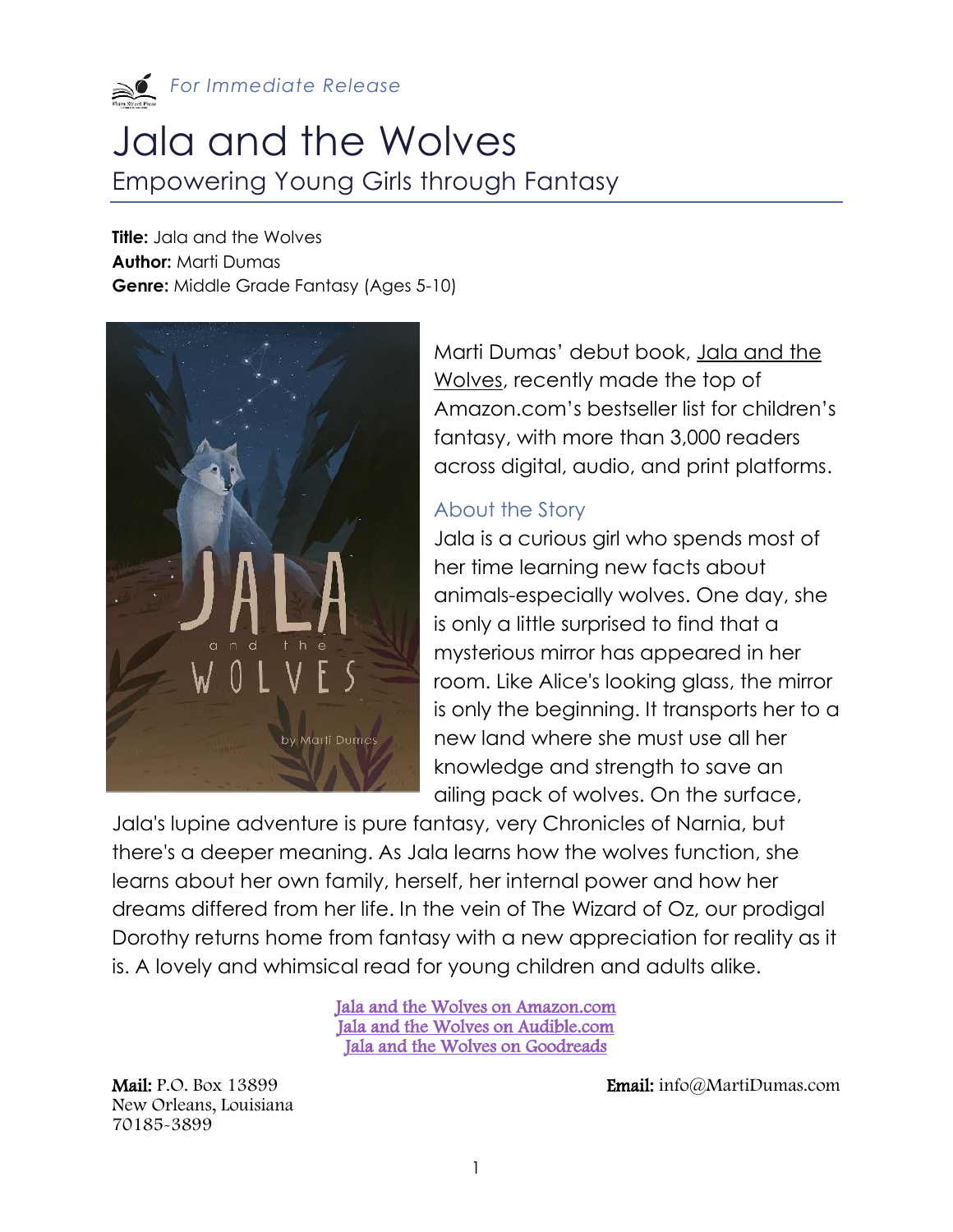# **About the Author**



## **Long Bio**

Marti Dumas is a mother, teacher, and children's book author. Although she is southern girl at heart, Marti has spent a good deal of time navigating the hustle and bustle of Manhattan, gazing at winter snowscapes in quiet New England towns, carrying baguettes through the streets of Paris, and trying to spot dolphins off Florida's First Coast. But she always knew that, along with more than 300 years of Louisiana ancestry, the lure of watching ancient oak trees and thunderstorms from the shelter of her front porch would eventually pull her back to New Orleans. It did. She, her husband, and her two children currently call a cozy creole cottage in the Crescent City home.

## **Medium Bio**

Marti Dumas is a mother, teacher, and author from New Orleans. She is a contributing writer on education and parenting for Think504.com and other publications. An expert in childhood literacy, Marti has worked with children and teachers across the country for the last 15 years to promote an early love of reading both in and out of the classroom. Upcoming titles include Jaden Toussaint, the Greatest and Alexander, Called Xan.

## **Short Bio**

Marti Dumas is a native New Orleanian with a passion for storytelling. When she is not teaching or parenting, she is reading or writing. She prefers to do some combination of the above within view of ancient oak trees or the banks of the river. Or both.

## **Lilliputian Bio**

Marti Dumas (@MartiAndreDumas) is a mother, teacher, writer from New Orleans, and recent Twitter convert. Her book, [Jala and the Wolves,](http://www.martidumasbooks.com/#!books/c96d) is available in stores and online.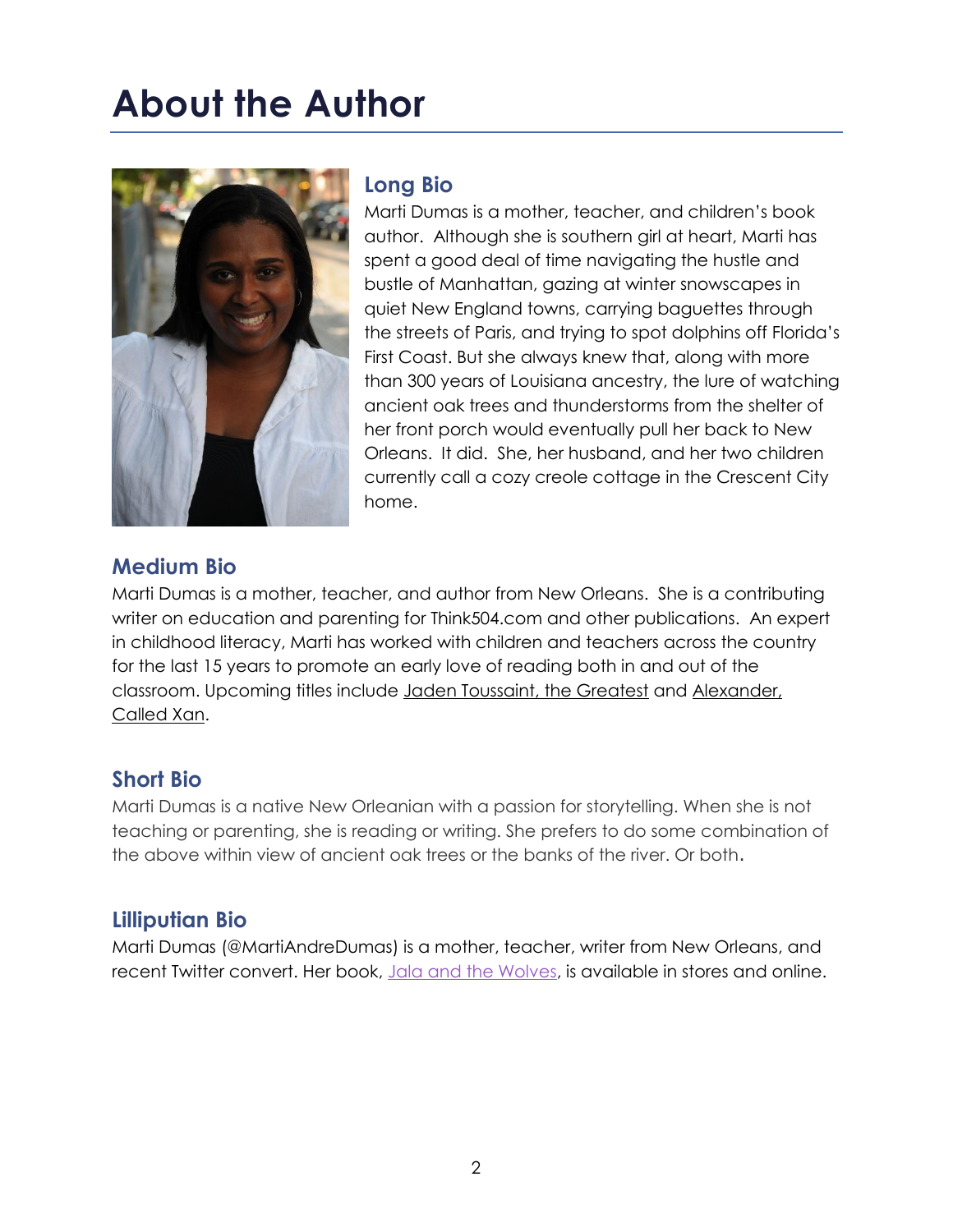## **Sample Interview Questions**

#### **Is your writing based on someone you know, or events in your own life?**

Everything that I write is based on some experience I've had or person I've known. I wrote Jala and the Wolves for my daughter as a Christmas present when she was in first grade. I printed a copy on Blurb so it would be "fancy" and like any of the other chapter books she was reading, just with the added twist of her being the main character. Since this story was for my Jala, I knew right off the bat that there would be wolves involved. And magic. Like her mama, Jala has always been a sucker for fantasy adventures, so my first joy came in writing it and imagining what her response would be to all the tiny magical elements as I composed them. Then, when it finally came in the mail she was delighted. That was joy number two. But nothing compared to snuggling down under a blanket on the sofa and reading it together. That was the best mother-daughter time ever. It made the process totally worth it.

#### **What inspired you to write your first book?**

The first book I wrote was inspired by my 2001-2002 fifth grade class. They were an awesome group of kids—really thoughtful and artsy and literary. They gobbled up every good book I put in front of them. Our classroom book clubs took on a life of their own, and many of them even went so far as to begin the process of converting favorite books into movie scripts. Math was their fatal flaw. At least it was until I realized that if I turned the mathematical concepts we were learning into fantasy stories, they remembered them and applied them better. As a teacher, I usually worked really hard to make math \*real\* so that the children would understand it. Making math fantasy was something new. That year I told them oodles of stories that began with a magical river that fed itself in a loop (the number 0), and the lands that stretched out on opposite sides of the river (negative and positive numbers). The ideas stuck with them, and a few years later I wrote a book called The River Rien that takes place in that land.

#### **Is The River Rien for sale?**

No. Not yet anyway. It is one of the many stories I have written that still lives on a flash drive in my pocket. When I finished writing it I printed a copy and mailed it to my best friend, but that was about it. I'm toying around with the idea of pulling that one out again, but I haven't quite made up my mind yet.

#### **Is there a message in your novel that you want readers to grasp?**

Message #1- Little girls are problem solvers. Message #2- Knowledge can literally make you powerful. Message #3- Family—true family—is everything.

#### **What books have most influenced your life most and which writer would you consider a mentor?**

This question is almost cruel. I spent most of my childhood tucked in a corner or monopolizing our single bathroom reading a book. Then as a classroom teacher I read aloud hundreds of books to children, not to mention reading every book before it could be a part of our classroom library. That's a lot of amazing writers, and it doesn't even include books for adults!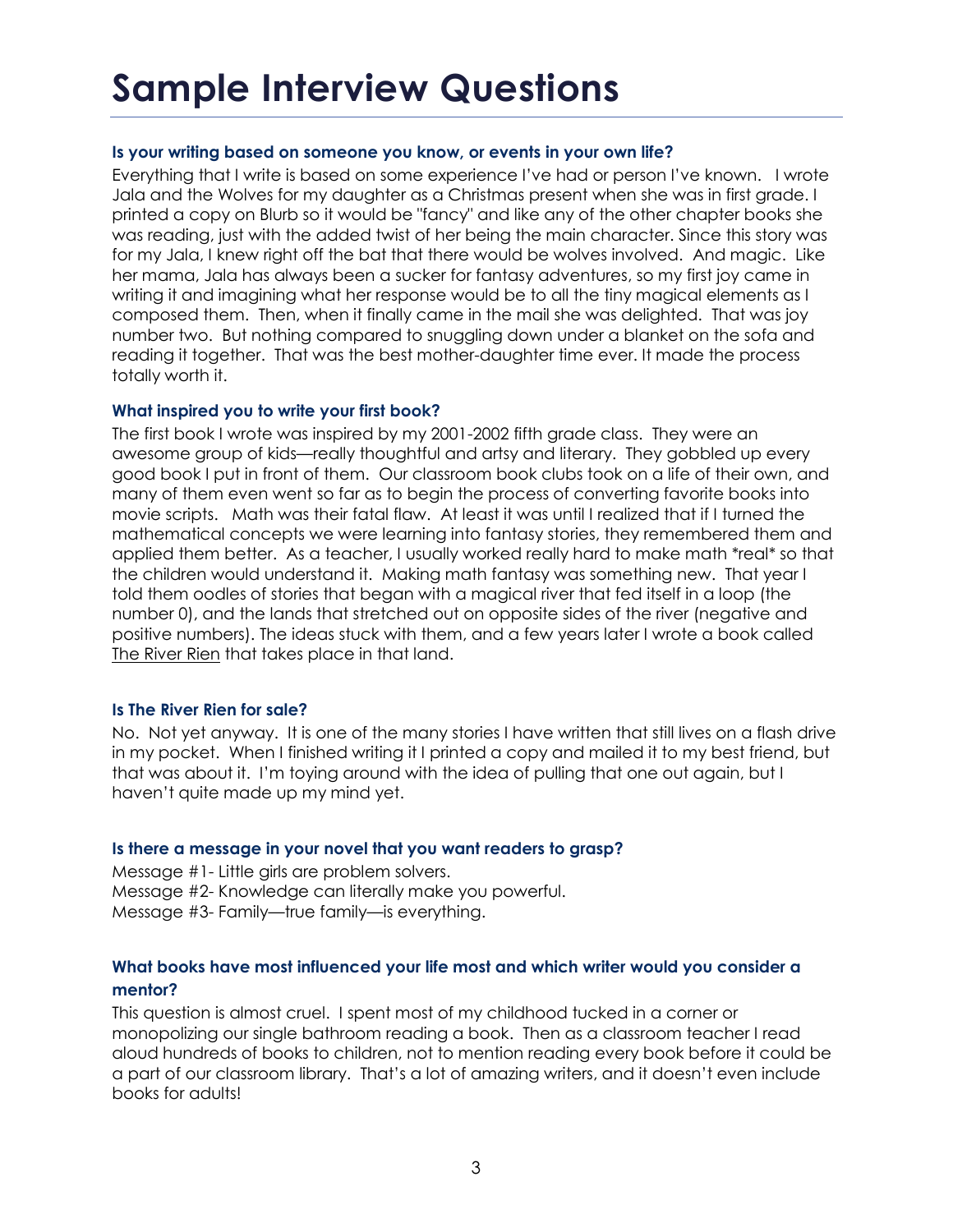My top five (in no particular order) would be: C.S. Lewis, Madeleine L'Engle, Marion Zimmer Bradley, Katherine Paterson, and Mildred Taylor.

#### **What are your current projects?**

I'm working on two things. One is a series for young readers called Jaden Toussaint, the Greatest. It's about a little boy with a giant afro and an even bigger brain. Grown-ups keep trying to convince him that, even though he's really smart, he doesn't know EVERYTHING. The problem is that he kind of does.

The other project is a little darker and more fantasy-like. It's about a teenage boy who learns that he can train to be one of the protectors of a weak spot between dimensions. The working title is Alexander, Called Xan, but that definitely might change.

#### **Where can readers connect with you?**

Find me at my website: www.martidumasbooks.com Connect with me on Goodreads: www.goodreads.com/author/show/7102345.Marti\_Dumas Or Follow me on Twitter: @MartiAndreDumas